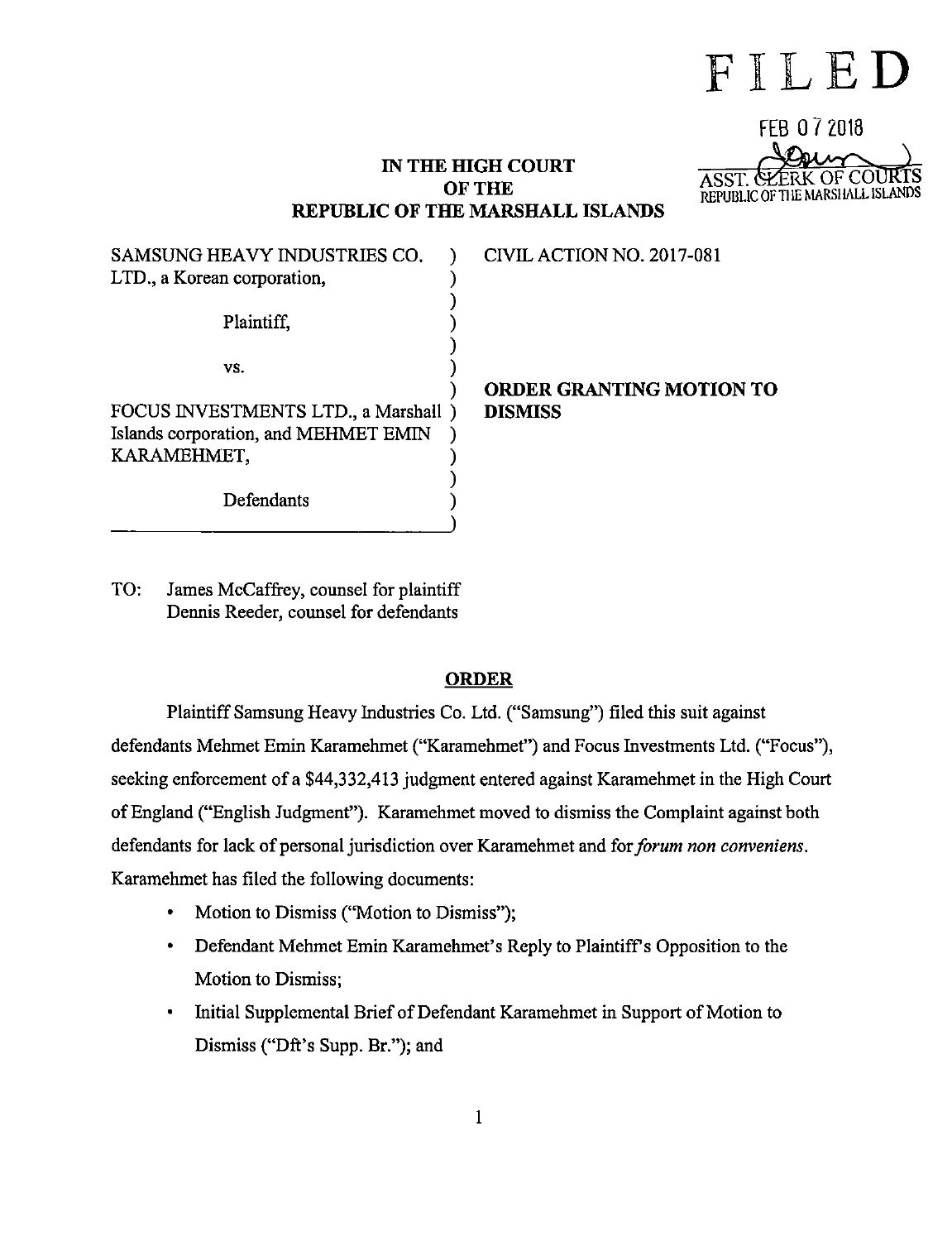• Supplemental Reply Brief of Defendant Karamehmet in Support of Motion to Dismiss.

In response, Samsung has filed the following documents:

- Plaintiff's Opposition to Defendant Mehmet Emin Karamehmet's Motion to Dismiss ("Opposition");
- Plaintiff's Supplemental Opposition to Defendant Mehmet Emin Karamehmet's Motion to Dismiss ("PJ's Supp. Opp."); and
- Plaintiff's Supplemental Reply Opposition to Defendant Mehmet Emin Karamehmet's Motion to Dismiss ("Pl's Supp. Reply to Opp.").

The Court, having carefully considered the Motion to Dismiss, related submissions, and counsel's arguments, finds, concludes, and orders that the Motion to Dismiss is **GRANTED** and that this matter is **DISMISSED** for the reasons set forth beiow.

#### **BACKGROUND**

Samsung is a corporation, incorporated in the Republic of Korea. Complaint  $\P$ 1. Karamehmet is an individual, resident of Turkey, and absent from the Marshall Islands. *Id.* 13. Samsung has not alleged that Karamehmet was personally served in the Republic or consented to service. Focus is a non-resident, domestic corporation organized under the Jaws of the Republic of the Marshall Islands. *Id.* 12.

The High Court of England issued the \$44,332,413 English Judgment in favor of Samsung and against Karamehmet on February 8, 2016, and Samsung seeks-to enforce the English Judgment in the Republic. *Id.* **11** 5, 17. In support of its request, Samsung makes several factual allegations: (i) Karamehmet indirectly owns 100% of the beneficial interest of Focus represented by its shares; (ii) Focus, in turns, owns 17.26% of voting ordinary shares in Genel Energy plc ("Gene!") and 23.31 % of the Ordinary Shares of Genel; and (iii) the only business interest of Focus is holding shares in Genel. *Id.*  $\mathbb{I}$  10. Samsung goes on to make ÷ several legal allegations. *Id.* **11-15.** 

In its prayer for relief, Samsung requests, among other things, that the Court recognize and enforce the English Judgment by ordering the sale of shares in Focus, with the proceeds to be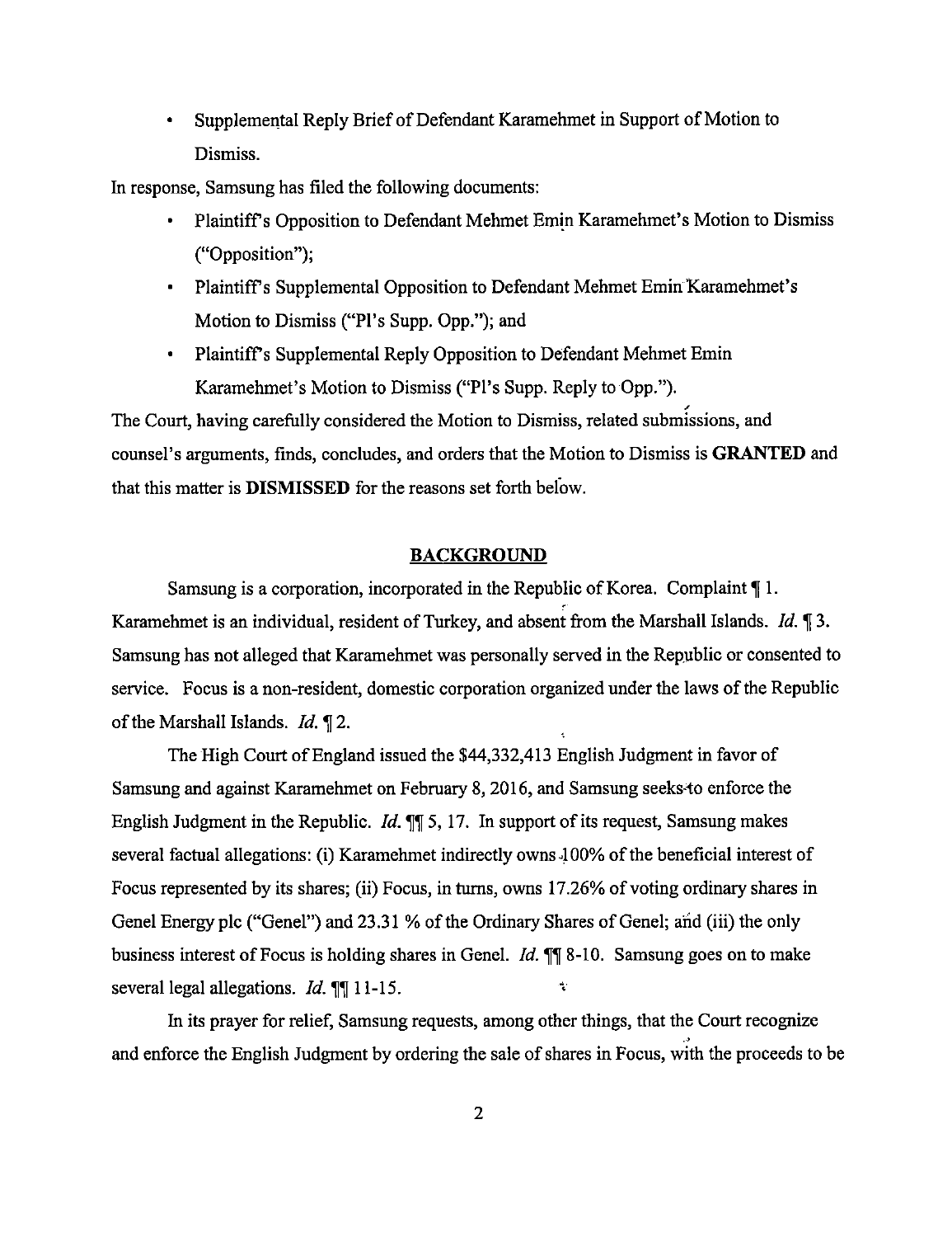applied to the English Judgment or, in the alternative, by ordering the transfer of shares in Focus to Samsung, with their fair market value to be applied to reduce the English Judgment. *Id.* 'If 17. Samsung seeks recognition and enforcement of the English Judgment under the Republic's Uniform Foreign Money-Judgments Recognition Act, 30 MIRC Chp. 4. Opposition, at 2.

## **LAW AND ANALYSIS**

#### **I. Recognition and Enforcement of Judgment**

To obtain recognition and enforcement of the English Judgment under the Republic's Uniform Foreign Money-Judgment Recognition Act, Samsgng must, in addition to meeting the requirements of the Act, demonstrate (i) that the Court has personal jurisdiction over Karamehmet or (ii) that his property can be found in the Republic. As the Restatement provides, "enforcement of a debt arising out of a foreign judgment must be initiated by civil action, and the judgment creditor must establish a basis for the exercise of iurisdiction by the enforcing court over the judgment debtor or his property." Restatement (Third) of Foreign Relations Law § 481, comment g (1987).

Absent personal jurisdiction over the judgment debtor or the presence of the judgment debtor's asset in the jurisdiction, courts have refused foreign judgments recognition and enforcement. *See Electrolines, Inc. v. Prudential Assurance Co., Ltd.*, 260 Mich. App. 144, 161, 677 N.W.2d 874, 884 (2003) ("[I]n an action brought to enforce a judgment, the trial court must possess jurisdiction over the judgment debtor or the judgment debtor's property"); *Glencore Grain Rotterdam B. V.* v. *Shivnath Rai Harnarain Co.,* 284 F.3d 1114, 1127-28 (9th Cir. 2002) ("[B]y the very terms of its argument, the *sine qua non* of basing jurisdiction~ on a defendant's assets in the forum is the identification of some asset. Glencore Grain fails to identify any property owned by Shivnath Rai in the forum against which Glencore Grain could attempt to enforce its award. Indeed, the best Glencore Grain can say is that it believes in good faith that Shivnath Rai has or will have assets located in the forum. This is simply not enough. Given the record before us, we must reject Glencore Grain's argument for jurisdiction based on property in the forum."); *Arbor Farms, LLC* v. *GeoStar Corp.,* 305 Mic;p. App. 374, 382, 853 N.W.2d 421, 427 (2014) ("When a party seeks enforcement of a foreign judgment in Michigan, there exists a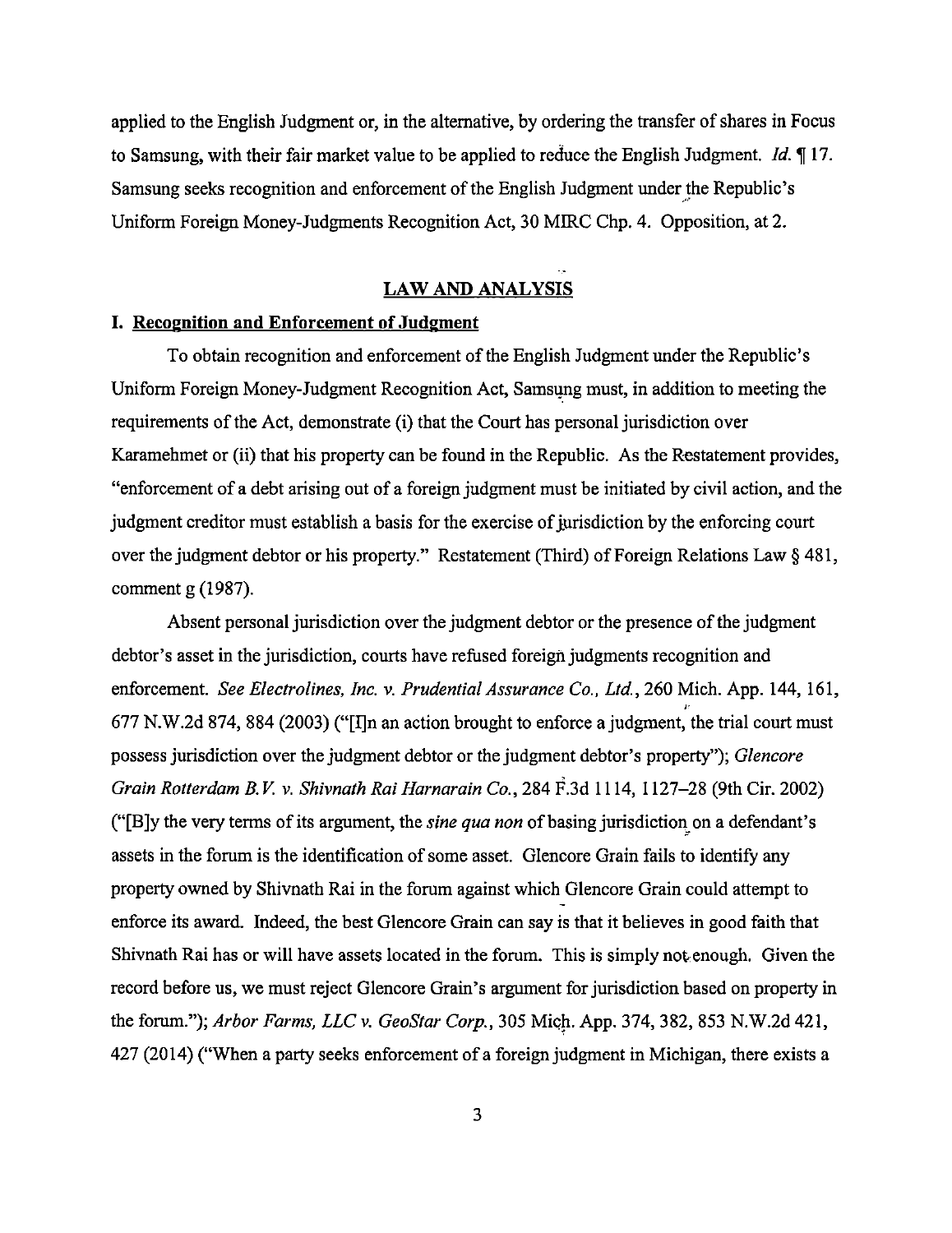foundational jurisdictional requirement that must be satisfied with regard to the judgment debtor's person or property."); *UMS Partners, Ltd. v. Jackson,* No. 94J-12-l 59H-17-076, 1995 WL 413395, at \*2 (Del. Super. Ct. June 15, 1995).

Samsung, however, has not obtained personal jurisdiction over Karamehmet or established that his property can be found in the Republic.

#### **A.** *Personal Jurisdiction*

When a defendant, such as Karamehmet, moves to dismiss for lack of personal jurisdiction under MIRCP Rule 12(b)(2), the plaintiff bears the burden of demonstrating that the " court has jurisdiction over the defendant. *See Pebble Beach Co. v. Caddy,* 453 F .3d 1151, 1154 (9th Cir. 2006). "This demonstration requires that plaintiff make only a prima facie showing of jurisdictional facts to withstand the motion to dismiss." *Id* "(internal quotations and citations omitted).

In considering a motion to dismiss, courts assume the truth of the allegations contained in the complaint. *See Mann v. Brenner,* 375 Fed. App'x 232, 235 (3d Cir. 2010) ("the District Court must accept the plaintiff's well-pleaded allegations as true  $\dots$  ". "To withstand a  $\dots$ motion to dismiss, 'a complaint must contain sufficient factual matter, accepted as true, to "state a claim to relief that is plausible on its face.""' *Eurofins Pharma US Holdings v. BioAlliance Pharma SA,* 623 F.3d 147, 158 (3d Cir. 2010) *(citing Ashcroft v. Iqbal,* 556 U.S. 662, 129 S.Ct. 1937, 1949, 173 L.Ed.2d 868 (2009) *(quoting Bell Atlantic Corp. v. Twombly,* 550 U.S. 544, 570, 127 S.Ct. 1955, 167 L.Ed.2d 929 (2007)). "[T]hreadbare recitals of the elements of a cause of action, supported by mere conclusory statements, do not suffice." *Iqbal,* 129 S.Ct. at 1949.

United States courts have held that to exercise personal jurisdiction over a non-resident defendant consistent with due process, a court must have either "general jurisdiction" or "specific jurisdiction" over the defendant. General jurisdiction may be based on contacts that are not directly related to the claims at issue, and is present where the defendant has "continuous and systematic" contacts with the forum. *Helicopteros Naciondles de Columbia S.A. v. Hall,* 466 U.S. 408, 416 (1984); *Autogenomics, Inc. v. Oxford Gene Tech., Ltd,* 566 F.3d 1012, 1017 (Fed.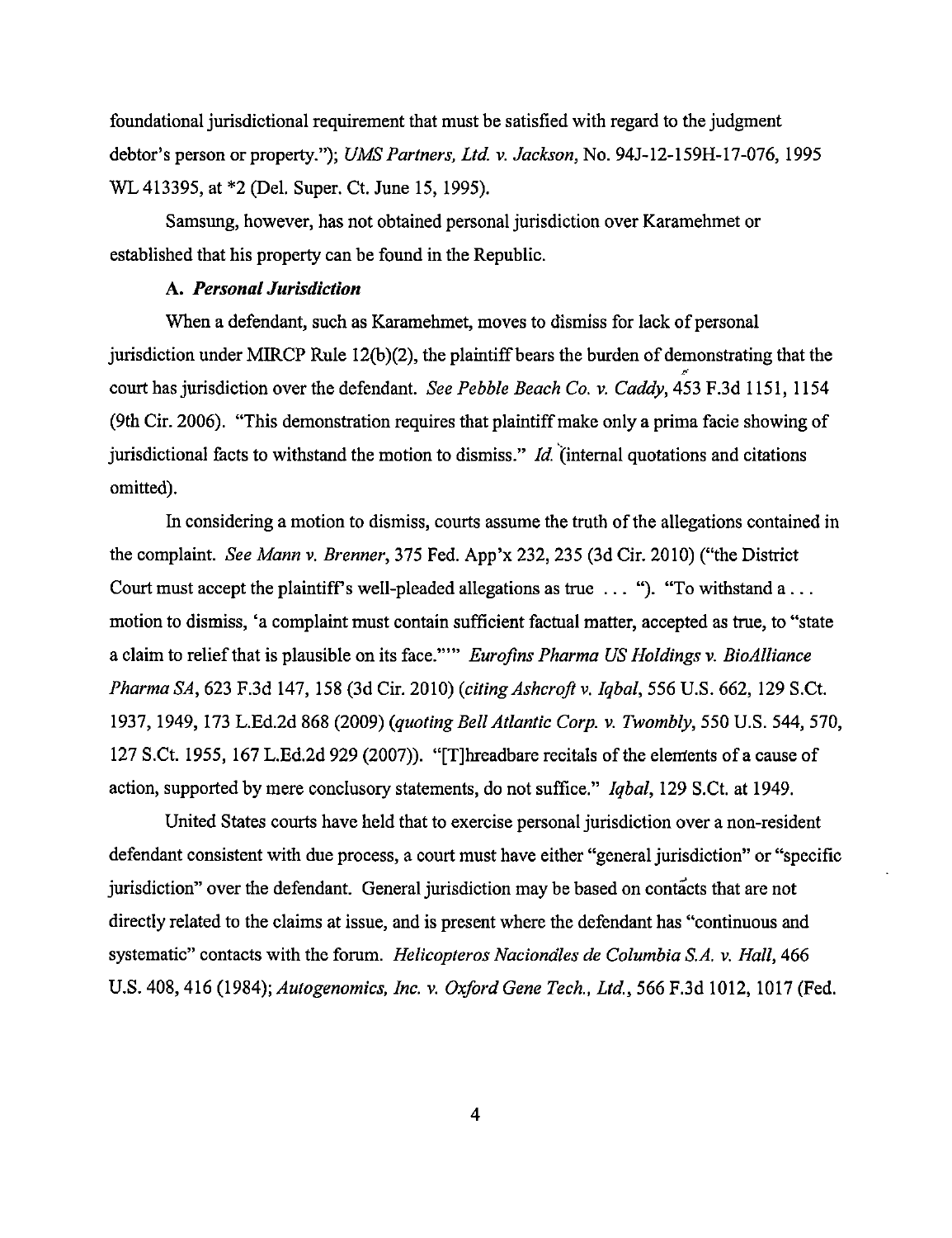Cir. 2009).<sup>1</sup> In contrast, specific jurisdiction "is proper if it is permitted by a long-arm statute and if the exercise of that jurisdiction does not violate . . . due process." Pebble Beach Co., 453 F.3d at 1154-1155 *(citing Fireman's Fund Ins. Co. v. Nat. Bank of Coops.,* 103 F.3d 888, 893 (9th Cir.1996)). "For due process to be satisfied, a defendant, if not present in the forum, must have 'minimum contacts' with the forum state such that the assertion of jurisdiction 'does not offend traditional notions of fair play and substantial justice.'" *Pebble Beach Co.,* 453 F.3d 155 *(citing Int'! Shoe Co.* v. *Washington,* 326 U.S. 310, 315, 66 S.Ct. 154, 90 L.Ed. 95 (1945)).

#### **I. General Jurisdiction**

As noted above, general jurisdiction requires that a defendant have "continuous and systematic" contacts with the forum. *Helicopteros*, 466 U.S. at 416; *Autogenomics, Inc.*, 566 F.3d at 1017; *Southmark Corp. v. Life Inv 'rs, Inc.,* 851 F.2d 763, 772 (5th Cir. 1988). "While seemingly broad, the standard for general jurisdiction is high in practice and not often met." *Reach* & *Assocs., P.C. v. Dencer,* 269 F. Supp. 2d 497, 505 (D. Del. 2003).

In this case, Samsung has not alleged facts sufficient to establish that Karamehmet is subject to general jurisdiction in the Republic, and, as Samsung concedes in Pl 's Supp. Reply to Opp., at 3, Karamehmet's status as an owner of Focus shares does not suffice to establish general jurisdiction. Karamehmet's contacts in the Republic are not continuous or substantial enough to establish general jurisdiction. Accordingly, the Court need only consider the question of whether Karamehmet's contacts are sufficient to establish specific jurisdiction. *See Glencore,* 284 F.3d at 1125.

#### **2. Specific Jurisdiction**

In order to establish specific jurisdiction, Samsung must establish two things: (i) that the Republic's long-arm statute confers such jurisdiction; and (ii) that the exercise of such

<sup>&</sup>lt;sup>1"</sup>Article I,  $\S 3(1)$  of the Constitution governs how the Courts are to interpret and apply the Constitution: '[i]n interpreting and applying this Constitution, a Court shall look to the decisions of the courts of other countries having constitutions similar, in the relevant respect, to the Constitution of the Republic of the Marshall Islands, but shall not be bound thereby; and, in following any such decision, a court shall adapt it to the needs of the Republic, taking into account this Constitution as a whole and the circumstances of the Republic from time to time."' *In the Matter of P.L. No. 1995-118, 2 MILR 105, 109 (1997).*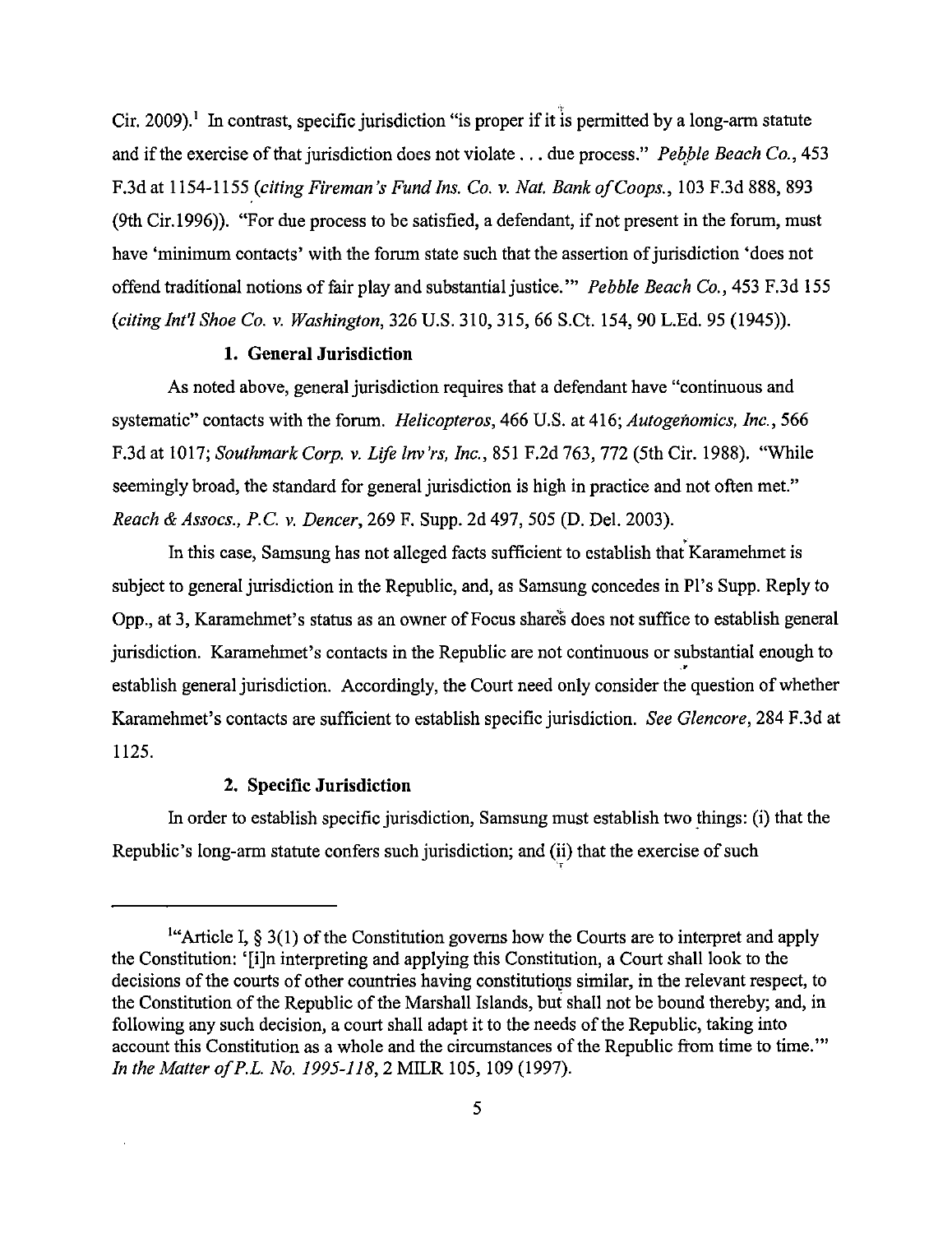jurisdiction is consistent with principles of due process, *i.e.,* the defendant must have "minimum contacts" with the forum. Courts have interpreted "minimum contacts" to mean that (a) a defendant "has performed some act or consummated some transaction within the forum or otherwise purposefully availed himself of the privileges of conducting activities in the forum," (b) "the claim arises out of or results from the defendant's forum-related activities," and (c) "the exercise of jurisdiction is reasonable." *Pebble Beach Co.,* 4'53 F.3d at 1154-1155. "The plaintiff bears the burden of satisfying the first two prongs of the test. If the plaintiff fails to satisfy either of these prongs, personal jurisdiction is not established in the forum state. If the plaintiff succeeds in satisfying both of the first two prongs, the burden then shifts to the defendant to "present a compelling case" that the exercise of jurisdiction would not be reasonable. *Schwarzenegger v. Fred Martin Motor Co.,* 374 F.3d 797, 802 (C.A.9 (Cal.). 2004) *(citing Burger King Corp. v. Rudzewicz,* 471U.S.462, 476-78, 105 S.Ct. 2174, 85 L.Ed.2d 528 (1985)). Samsung has failed to establish that the Republic's long-arm statute confers personal jurisdiction over Karamehmet and that such jurisdiction is consistent with principles of due process.

#### **a. The Scope of the Republic's Long-arm Statute** ··

Under the Republic's "long-arm statute," Section 251 of the Judiciary Act 1983, 27 MIRC Ch. 2, a non-resident person or entity is subject to civil jurisdiction in the Republic if the non-resident engages in specified conduct. *See* 27 MIRC 251. Only causes of action referenced in Section 251, may be asserted against a person in proceedings based upon Part VII, Division 2, of the Judiciary Act 1983. *See* 27 MIRC 254.

Samsung, however, has not asserted that Karamehmet has engaged in any conduct that would subject him to civil jurisdiction in the Republic under Section 251. Samsung has not alleged that Kararnehmet transacted business within the territorial limits of the Republic (27 MIRC 251(1)(a)); operated a vessel or aircraft within the territorial waters or airspace of the Republic (27 MIRC 251(1)(c)); acted within the territorial limits of the Republic as director, manager, trustee or other officer of a corporation organized under the laws of the Republic (27 MIRC 251(1)(i)); or engaged in any other conduct listed in Section 251.

Rather, in support of its claim for jurisdiction over Karamehmet, Samsung asserts that Karamehmet indirectly owns 100% of the beneficial interest of Focus represented by its shares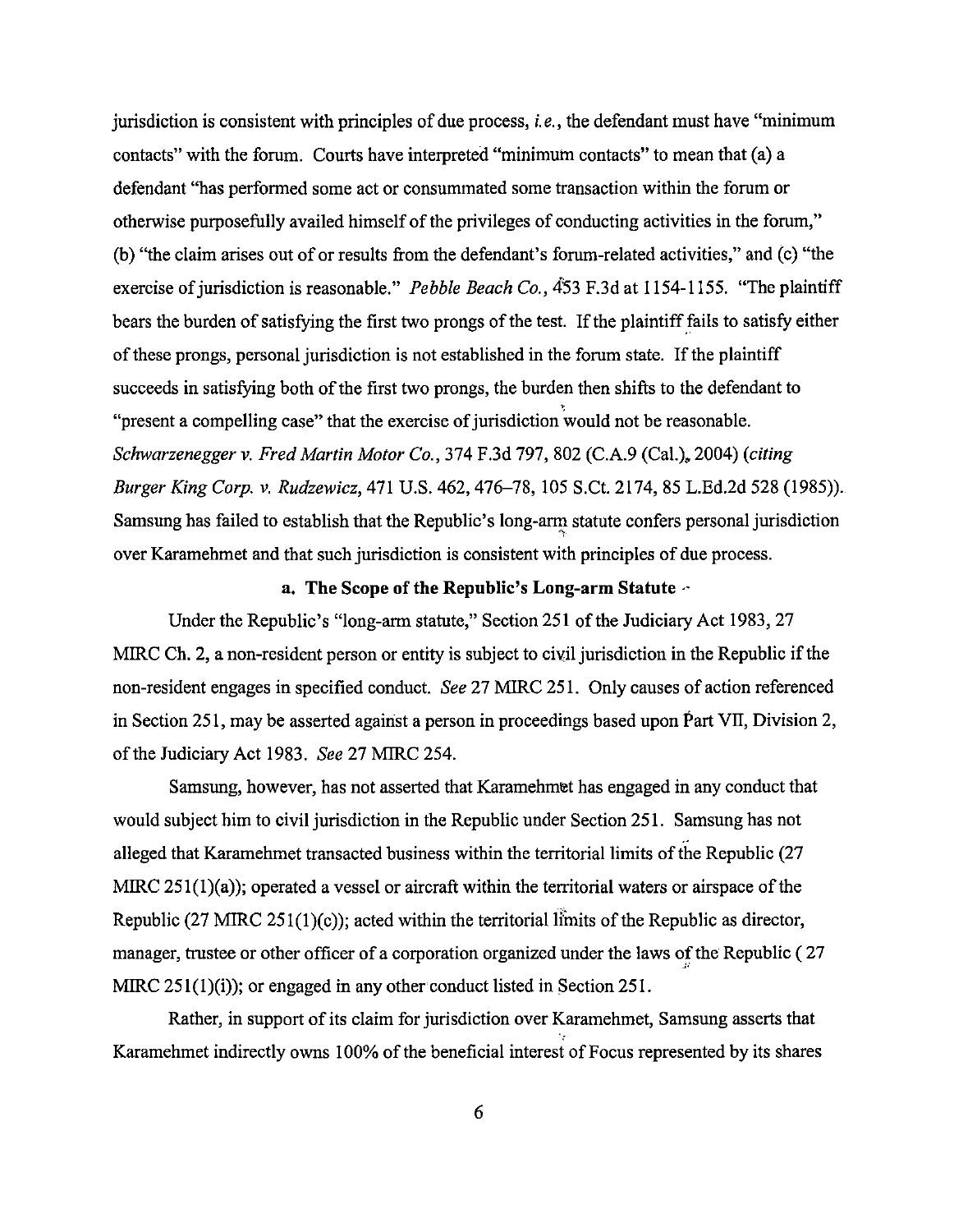and that the situs of the shares is the Republic. Even if this were the case (and the Court does not find that it is), holding such an interest in a non-resident domestic corporation is not conduct that subjects one to civil jurisdiction under the Republic's long-arm statute, 27 MIRC 251.

Because Karamehmet has not engaged in any Section 251 conduct, the Court concludes that it does not have personal jurisdiction over Karamehmet.

#### **b. "Minimum Contacts" Consistent with Due Process**

Even if ownership of shares of a non-resident domestic corporation were listed under Section 251(1), as conduct subjecting a person to the civil jurisdiction of the Republic, the exercise of such jurisdiction would not be consistent with the due process principles set forth above in the three-pronged "minimum contacts" test. First, Samsung has not alleged that Karamehmet has performed some act or consummated some transaction within the Republic or otherwise purposefully availed himself of the privileges of conducting activities in the Republic. Second, Samsung's claim does not arise out of or results from Karamehmet's forum-related activities. As Samsung can meet neither the first or second prong of the "minimum contacts" test, this Court need not consider the third prong, that the exercise of jurisdiction over Karamehmet is not reasonable. *See Pebble Beach Co.,* 453 F.3d at 1155.

For the above reasons, the Court concludes that exercising personal jurisdiction over Karamehmet is not consistent with due process. This concliision is consistent with the United States Supreme Court's decision in *Shaffer v. Heitner*, 433 U.S. 186, 97 S. Ct. 2569, 53 L. Ed. 2d 683 (1977) (Delaware's assertion of jurisdiction over defendants, based solely on the statutory presence of their property in Delaware *(i.e.,* under a Delaware statute, Delaware is the legal situs of shares in Delaware corporations), violated the due process clause of the United States Constitution.); *see also In Matter of Dissolution of Arctic Ease,* LLC, No. CY 8932-VCMR, 2016 WL 7174668, at \*3 (Del. Ch. Dec. 9, 2016) citing *Fisk Ventures, LLC v. Segal,* 2008 WL 1961156, at \*7 (Del. Ch. May 7, 2008) ("A party's ownership of interests in a Delaware entity alone does not constitute sufficient minimum contacts for Delaware courts to exercise personal jurisdiction.").

Because the Court does not have personal jurisdiction over Karamehmet, to maintain an enforcement action, Samsung must prove Karamehmet has property in the Republic, which it has

7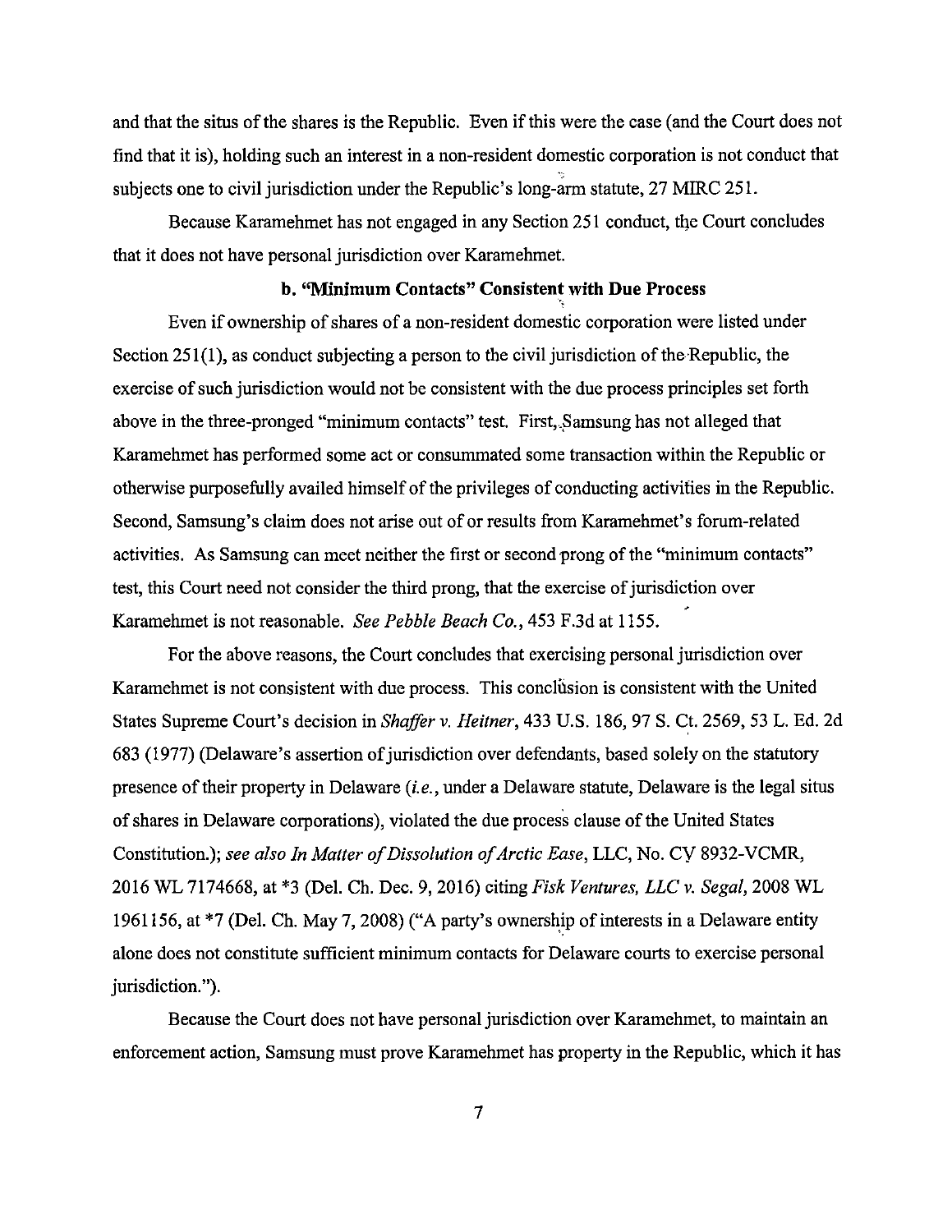not.

#### **B.** *Property in the Forum*

Samsung maintains that Karamehmet has property in the Republic through his indirect beneficial interest in Focus shares, shares whose legal situs is the Republic. In support of its claim, Samsung argues as follows. The Republic does not have an express statute that establishes the legal situs of shares of domestic corporations. In the absence of an express ·' statute, the Court must look to the common law. *See Linkinbod and Alik v. Kejlat,* 2 MILR 65, 66 ( 1995) (The legal framework established by the 1979 Marshall Islands Constitution "continued the common law in effect as the governing law, in the absence of customary law, traditional practice or constitutional or statutory provisions to the contrary."), "[T]he general rule at common law has been that the situs of stock for the purpose of attachment is the domicile of the corporation, *i.e.*, its place of incorporation." Opposition, at 7 (citing cases from the early 20<sup>th</sup> Century). Therefore, the legal situs of shares in Focus, a non-resident domestic corporation of the Republic, is the Republic.

From this conclusion, Samsung argues that as Karamehmet indirectly owns 100% of the beneficial interest in Focus represented by its shares, Karamehmet owns property in the Republic, and his property is subject to sale or transfer to enforce the English Judgment. However, a closer look at *Linkinbod* negates Samsung's claim.

As noted above, in *Linkinbod,* the Marshall Islands Supreme Court held that the legal framework established by the 1979 Marshall Islands Constitution "continued *the common law in effect* as the governing law, in the absence of customary law, traditional practice or constitutional or statutory provisions to the contrary." *Id,* at 66 (emphasis added). Accordingly, the Court must determine what was *"the common law in effect,"* on May 1, 1979, when the Constitution took effect.

As Samsung concedes, "[t]he situs of shares for attachment purposes is currently addressed by statute in most U.S. states." Opposition, at 7. Similarly, Karamehmet argues that the situs of shares for attachment has been controlled by statute for decades: under the Uniform Stock Transfer Act proposed in 1909 and adopted by all 50 states in the next 30 years; and under §8-317(1) [currently §8-112] of the Uniform Commercial Code promulgated in 1951 and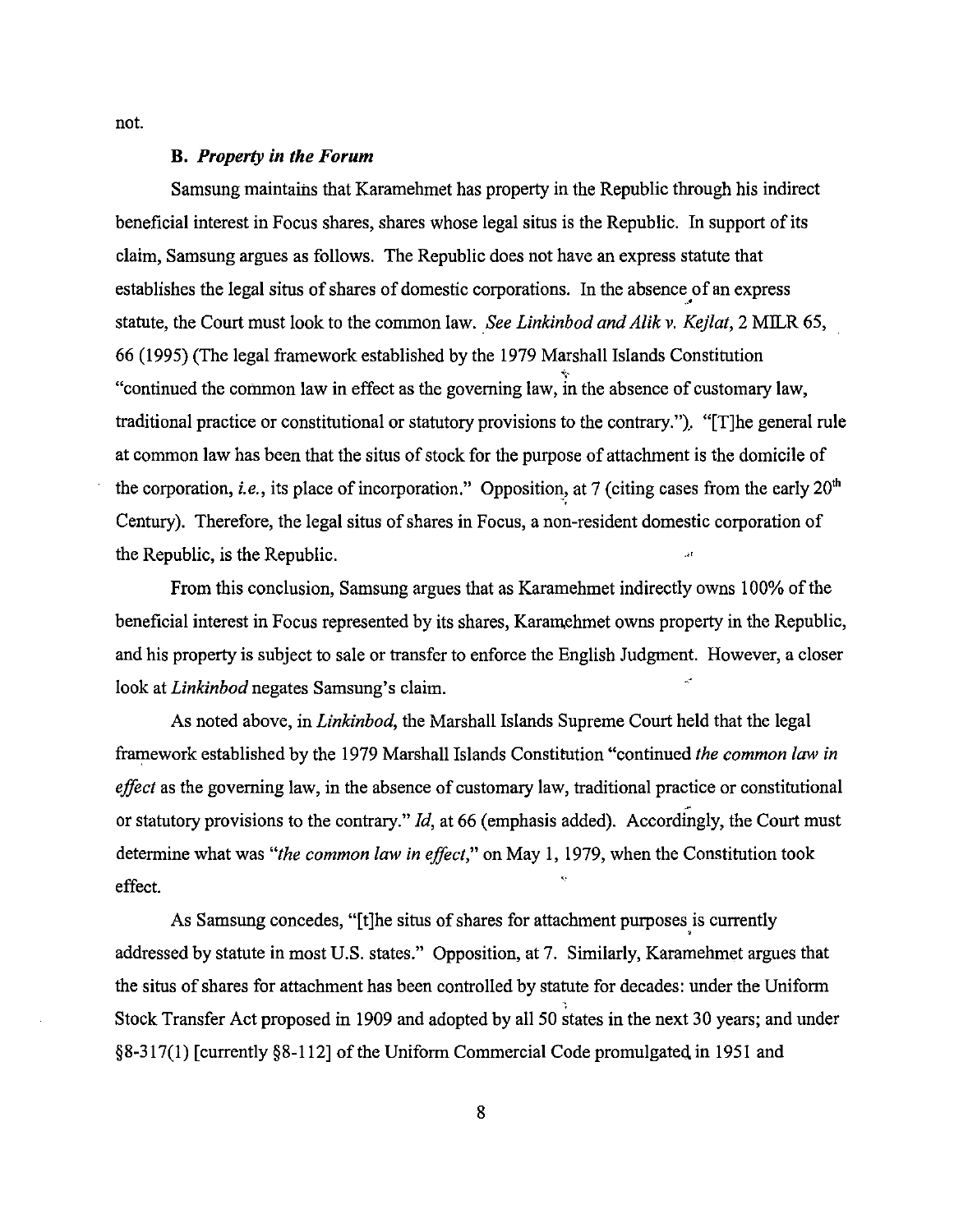adopted by 49 of the 50 states, with Delaware enacting its own statute,§ 169 of the DGCL. Dft's Supp. Br., at 5-7. In short, by May 1, 1979, when the Republic's constitution came into effect there was no United States *"common law in effect"* regarding the situs of shares in corporations. The relevant United States law *in effect* was statutory law.

In the absence of an express statute and common law that remains *in effect,* this Court can look to other methods to enforce judgments against shares in a domestic corporation. *As*  Samsung points out, Section 105 of the Enforcement of Judgments Act, 30 MIRC Ch. I, provides: "[e]nforcement of judgment[s] may also be affected, if the High Court deems justice requires and so orders by the appointment of a receiver, or receivers, by taking possession of property and disposing of it in accordance with the orders of the Court, or by a civil action on the judgment, *or in any other manner known* to American common law or *in the courts in the United States.*" Pl's Supp. Opp., at 6. That is, if the Court deems justice so requires, the Court can look beyond the abandoned common law to how courts in the United States enforce judgments against shares in a domestic corporation.

As noted above, in the United States, 49 of the 50 states rely on Section 8-112 of the Uniform Commercial Code. Section 8-112 (a) provides as follows: "The interest of a debtor in a certificated security [including shares of stock] may be reached by a creditor only by actual seizure of the security certificate by the officer making the attachment or levy,  $\dots$ ."<sup>2</sup>

"[T]he historical [common law] rule was that the situs of shares was the domicile of the corporation; the location of the certificates did not count for much since they were mere evidence of the shares. [However, a]fter states enacted the Uniform Stock Transfer Act, and later Article 8 of the Uniform Commercial Code, courts tended to view the situs of shares as the place where the share certificates were located. The reasoning was that the purpose of these acts was to make the transfer of title to stock easier and less subject to collateral attack."  $\S$  5101. Situs of shares of stock, 11 Fletcher Cyc. Corp.§ 5101 (citations omitted).

Consistent with this reasoning, this Court concludes that it is in the interest of justice to

<sup>&</sup>lt;sup>2</sup>" Section 8-112 of UCC Article 8 governs a creditor's levy upon or attachment of a debtor's 'securities,' which includes shares of stock." § 5104.Levy or attachment under UCC Article 8, 11 Fletcher Cyc. Corp.§ 5104 (citation omitted).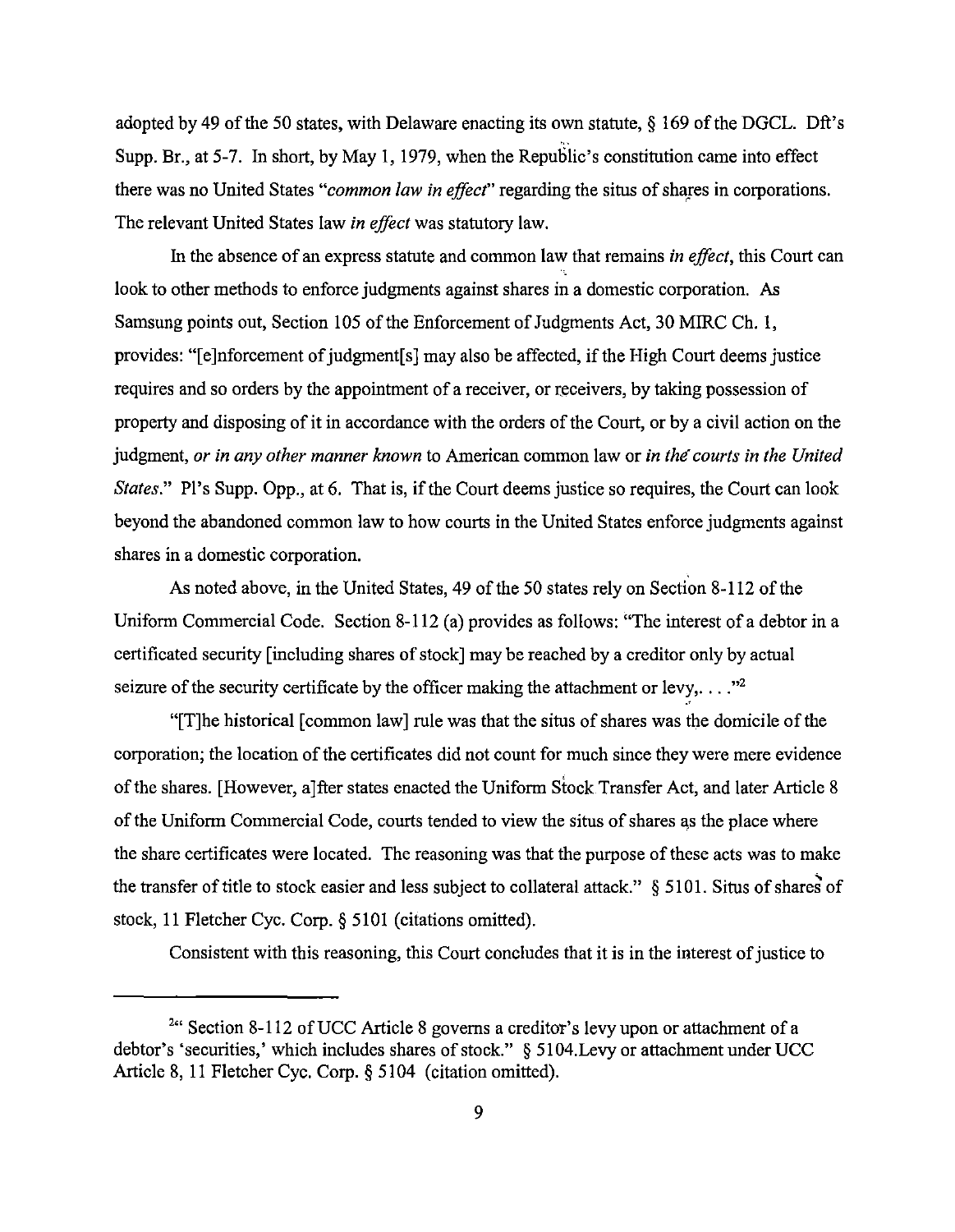make the transfer of title to stock easier and less subject to collateral attack under the laws of the Republic. Accordingly, under the authority of Section 105 of the Enforcement of Judgments Act, this Court adopts Section 8-112 of the UCC as the Republic's common law governing the enforcement of judgments on shares of domestic corporations.<sup>3</sup> This Court does not accept the abandoned historical United States common law regarding that the situs of shares. *See Yanda/ Investments Pty Ltd v. White Rivers Gold Limited, et al., C.A. No. 2010-158, slip op, at 3.* 

Even if the abandoned historical United States common law were still effect, the needs of modem commerce have so changed that the common law regarding the jurisdiction for enforcing judgment on debtors' interest in shares should be modified as set forth in Section 8-112 of the UCC, and as followed by the vast majority of U.S. states. It makes no sense to this Court to apply abandoned  $19<sup>th</sup>$  Century common law in the 21<sup>st</sup> Century. This Court has the authority to advance the common law, and hereby does so. *See* ISA Am. Jur. 2d Common Law§ 13 ("Total abrogation, revision, or modification or change of an outmoded common-law rule is within the competence of the judiciary; and indeed it is the duty of the courts to bring the law into accordance with present-day standards of wisdom and justice, and to keep it responsive to the demands ofa changing scene." (internal citations omitted));.see *also,* ISA C.J.S. Common Law§ 15 ("It is a basic precept of common law that it can, and must, change when change is appropriate. Common law is not static; it is consistent with reason and common sense." (citation omitted)); *see also,* Article I, Section 3, of the Marshall Islands Constitution (In interpreting and applying the Republic's Constitution, the courts are to take into account "circumstances in the Republic from time to time.").

For these reasons, the Court concludes Samsung has not shown that Karamehmet's property, even if it includes shares in Focus, can be found in the Republic.

#### **II.** *Forum non Conveniens*

As the Court finds that it does not have personal jurisdiction over Karamehmet and that his property is not to be found in the Republic, the Court need not address the question of *forum* 

<sup>&</sup>lt;sup>3</sup>The courts of the Federated States of Micronesia have long used the FSM's version of Section 105 to authorize the remedy of garnishment, which also is in derogation of the common law. *See FSM Social Sec. Admin. v. Lelu Town,* 13 FSM R. 60, 62 (Kos. 2004).